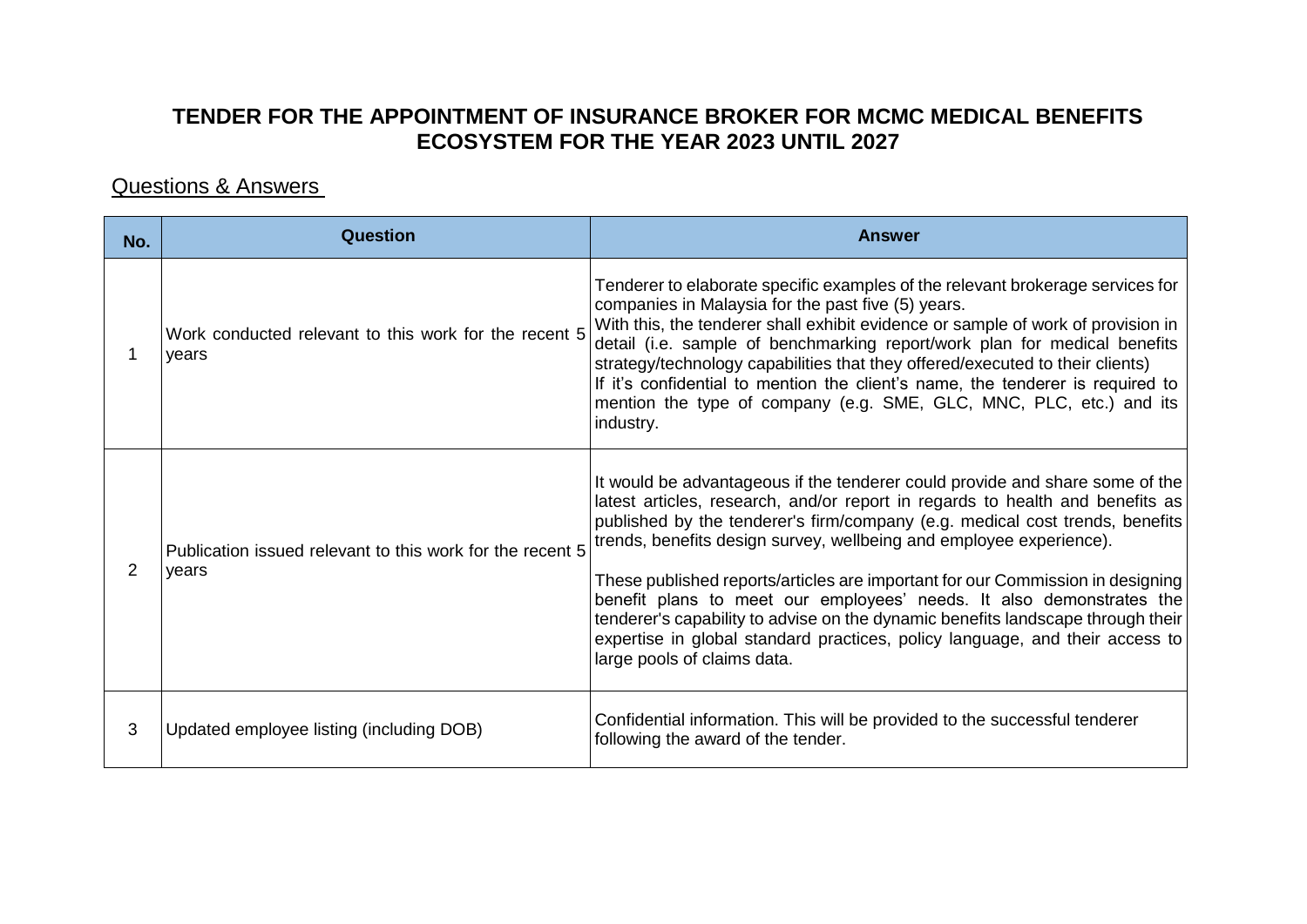| No. | <b>Question</b>                                                                                                                  |                                                                                                                                                                                                                                                                                                                                                                                                                                                                                                                                                                                                                                                                                                                                                                                                                                                                                                                                                                                                                                                     |                                                                                                     |                        | <b>Answer</b>      |                    |                  |                      |
|-----|----------------------------------------------------------------------------------------------------------------------------------|-----------------------------------------------------------------------------------------------------------------------------------------------------------------------------------------------------------------------------------------------------------------------------------------------------------------------------------------------------------------------------------------------------------------------------------------------------------------------------------------------------------------------------------------------------------------------------------------------------------------------------------------------------------------------------------------------------------------------------------------------------------------------------------------------------------------------------------------------------------------------------------------------------------------------------------------------------------------------------------------------------------------------------------------------------|-----------------------------------------------------------------------------------------------------|------------------------|--------------------|--------------------|------------------|----------------------|
| 4   | Plan type & category for GHS                                                                                                     |                                                                                                                                                                                                                                                                                                                                                                                                                                                                                                                                                                                                                                                                                                                                                                                                                                                                                                                                                                                                                                                     | You may find the current MCMC's schedule of benefits for GHS in the Tender<br>Document (page 33).   |                        |                    |                    |                  |                      |
| 5   | Sum Insured cover for GTL & GPA                                                                                                  |                                                                                                                                                                                                                                                                                                                                                                                                                                                                                                                                                                                                                                                                                                                                                                                                                                                                                                                                                                                                                                                     | You may find the current MCMC's sum insured for GTL & GPA in the Tender<br>Document (page 31 - 32). |                        |                    |                    |                  |                      |
|     |                                                                                                                                  |                                                                                                                                                                                                                                                                                                                                                                                                                                                                                                                                                                                                                                                                                                                                                                                                                                                                                                                                                                                                                                                     |                                                                                                     | <b>GHS</b>             | <b>GTL</b>         |                    | <b>GPA</b>       |                      |
| 6   | Claim schedule/experience for the past 3 years                                                                                   | Year                                                                                                                                                                                                                                                                                                                                                                                                                                                                                                                                                                                                                                                                                                                                                                                                                                                                                                                                                                                                                                                | <b>Claims</b><br>Amount                                                                             | Total<br>Premium       | Claims<br>Amount   | Total<br>Premium   | Claims<br>Amount | Total<br>Premiu<br>m |
|     |                                                                                                                                  | 2021<br>2020                                                                                                                                                                                                                                                                                                                                                                                                                                                                                                                                                                                                                                                                                                                                                                                                                                                                                                                                                                                                                                        | 2,147,305<br>2,531,950                                                                              | 4,593,214<br>4,389,180 | 818.862<br>358,773 | 563,656<br>521,916 | 6.100<br>3,400   | 83,534<br>73,106     |
|     |                                                                                                                                  | 2019                                                                                                                                                                                                                                                                                                                                                                                                                                                                                                                                                                                                                                                                                                                                                                                                                                                                                                                                                                                                                                                | 3,287,996                                                                                           | 3,878,339              | 865,994            | 497,799            | 261,432          | 58,636               |
| 7   | Copies of existing policies - deliverable 1 requires a<br>review of the insurance policy terms, rates and<br>insurance policies. | The scope of work defines the services that will be performed, including the<br>types of services requested, the extent to which they can be altered, and the<br>anticipated outcome in accordance with the MCMC's requirements/needs.<br>You may find the current coverage for MCMC's benefits for GHS, GPA, GTL,<br>and self-fund medical benefits in the Tender Document (pages 31–34).<br>coverage, please supply complete copies of all For deliverable 1, the tenderer shall demonstrate with documentation or a<br>sample of work how they perform insurance policy evaluations/reviews with<br>their present clients (i.e. sample report describing how you evaluate and score<br>criteria based on your current client profiles to ensure they receive adequate<br>coverage) – Please highlight this in Appendix G (page 51) or you may provide<br>any supplementary documents/reports as an addendum.<br>Comprehensive copies of all insurance policies will be forwarded to the<br>successful tenderer only after the tender is awarded. |                                                                                                     |                        |                    |                    |                  |                      |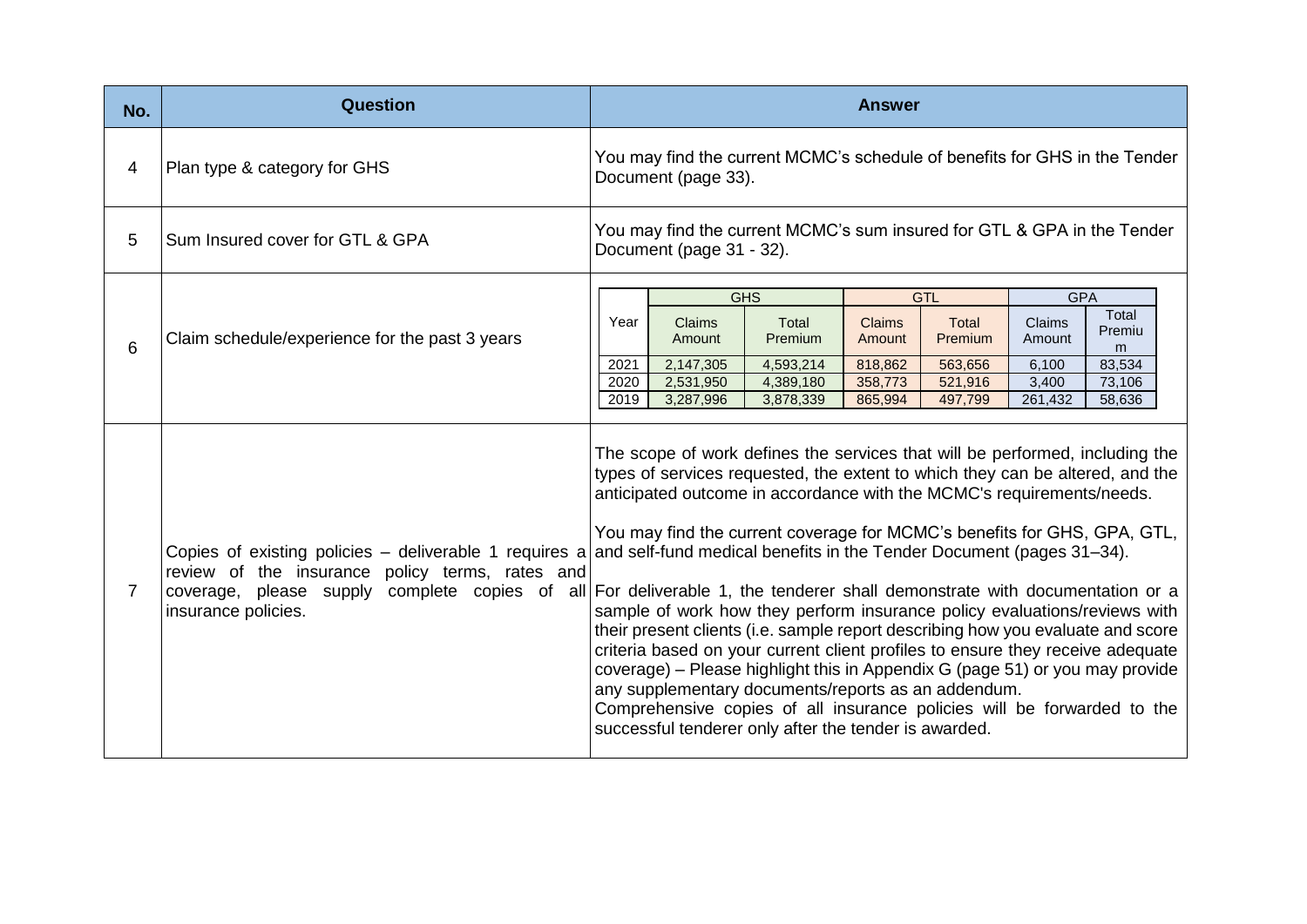| No. | <b>Question</b>                                                                                                                                                                                                                                                                                                                           | <b>Answer</b>                                                                                                    |
|-----|-------------------------------------------------------------------------------------------------------------------------------------------------------------------------------------------------------------------------------------------------------------------------------------------------------------------------------------------|------------------------------------------------------------------------------------------------------------------|
| 8   | Detailed Claims Utilisation Reports for past 3 years in<br>excel format (GHS, GTL & TPD, GPA):-<br>ClaimantID,<br>a.<br>Plan,<br>b.<br>Relationship,<br>C.<br>Diagnosis/Cause,<br>d.<br>Claimant Age/DoB,<br>$e_{1}$<br>Gender,<br>f.<br>Claim Amount & Amount Paid,<br>g.<br>h. Date of Loss,<br>Policy Type,<br>Τ.<br>Medical Provider. | Confidential information. This will be provided to the successful tenderer<br>following the award of the tender. |
| 9   | Past 3 years Utilisation Reports for Self-fund benefits -<br>Medical OP, Dental, Optical, Maternity, Health<br>Screening - details as 2 above.                                                                                                                                                                                            | Confidential information. This will be provided to the successful tenderer<br>following the award of the tender. |
| 10  | Member Census – complete listing of members, excel<br>format, names removed, including:-<br>a. D.o.B,<br>Gender,<br>b.<br>c. Relationship,<br>Job Band,<br>d.<br>e. Plan entitlement GHS, GTL & Self-fund Benefits<br>Employee Basic Salary Amount for GTL/GPA.<br>f.                                                                     | Confidential information. This will be provided to the successful tenderer<br>following the award of the tender. |
| 11  | Summary of total Member Headcount<br>(Emp, Spouse + Children) past 3 years.                                                                                                                                                                                                                                                               | Headcount<br>Year<br>2021<br>1327<br>2020<br>1293<br>2019<br>1185                                                |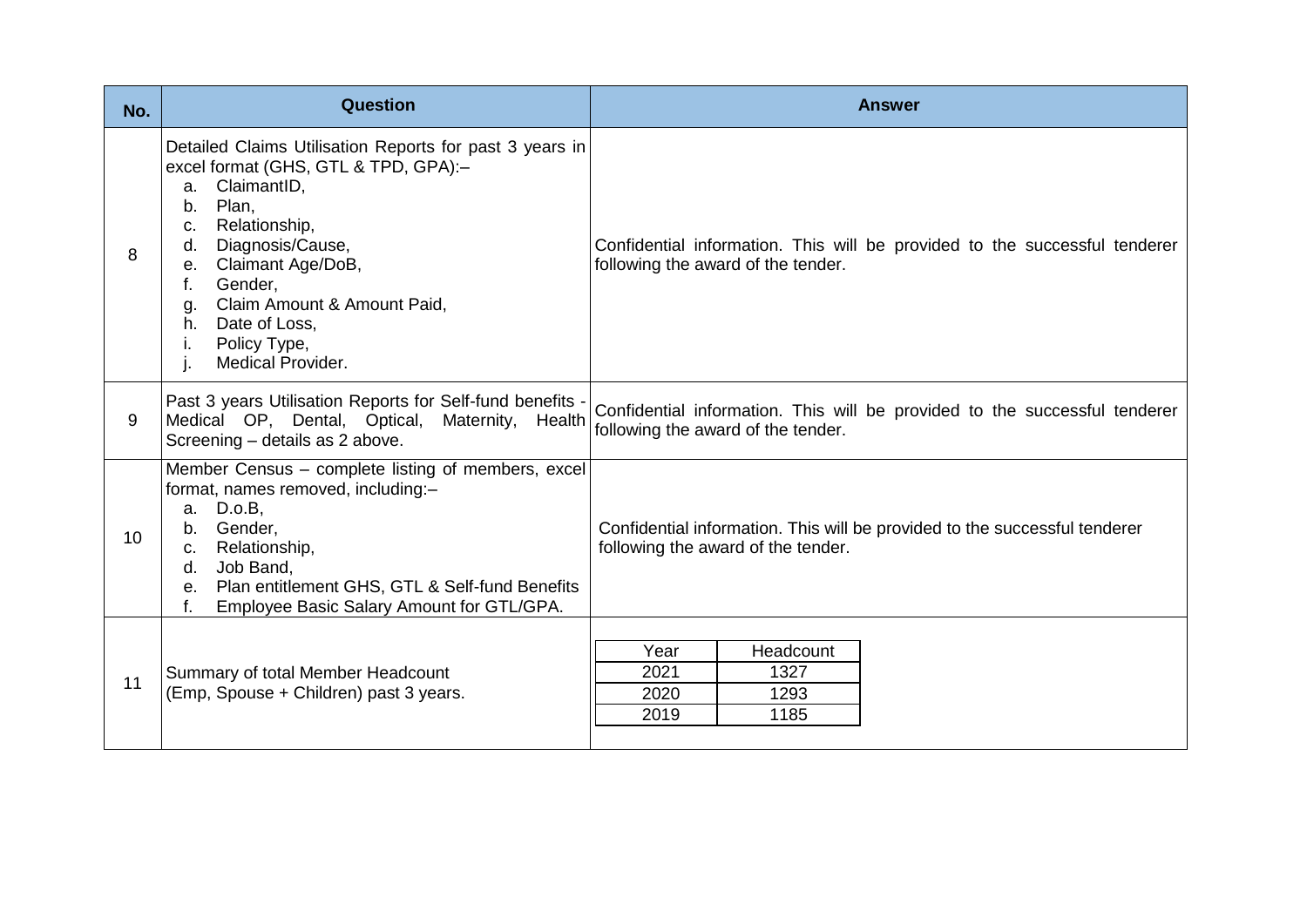| No. | <b>Question</b>                                                                                                                                        | <b>Answer</b>                                                                                                                                                                                                                                                                                                                                                                                                                                                                                              |                     |         |            |  |  |  |
|-----|--------------------------------------------------------------------------------------------------------------------------------------------------------|------------------------------------------------------------------------------------------------------------------------------------------------------------------------------------------------------------------------------------------------------------------------------------------------------------------------------------------------------------------------------------------------------------------------------------------------------------------------------------------------------------|---------------------|---------|------------|--|--|--|
|     |                                                                                                                                                        |                                                                                                                                                                                                                                                                                                                                                                                                                                                                                                            |                     |         |            |  |  |  |
|     |                                                                                                                                                        | Year                                                                                                                                                                                                                                                                                                                                                                                                                                                                                                       | Annual Premium (RM) |         |            |  |  |  |
|     |                                                                                                                                                        |                                                                                                                                                                                                                                                                                                                                                                                                                                                                                                            | <b>GHS</b>          | GTL     | <b>GPA</b> |  |  |  |
| 12  | Confirm Total Annual Premium for each insurance policy                                                                                                 | 2022 (As of Feb 2022)                                                                                                                                                                                                                                                                                                                                                                                                                                                                                      | 4,269,303           | 711,510 | 84,481     |  |  |  |
|     | (GHS, GTL/TPD, GPA) - past 3 years.                                                                                                                    | 2021                                                                                                                                                                                                                                                                                                                                                                                                                                                                                                       | 4,593,214           | 563,656 | 83,534     |  |  |  |
|     |                                                                                                                                                        | 2020                                                                                                                                                                                                                                                                                                                                                                                                                                                                                                       | 4,389,180           | 521,916 | 73,106     |  |  |  |
|     |                                                                                                                                                        | 2019                                                                                                                                                                                                                                                                                                                                                                                                                                                                                                       | 3,878,339           | 497,799 | 58,636     |  |  |  |
|     |                                                                                                                                                        |                                                                                                                                                                                                                                                                                                                                                                                                                                                                                                            |                     |         |            |  |  |  |
| 13  | Confirm any significant changes in Benefits under GHS,<br>Self-fund, GTL/TPD, GPA.                                                                     | GHS - Increase Overall Annual Limit (OAL) for Plan D/G (From 40k to 50k) -<br>effective 2022. Includes coverage for COVID-19, mental admission and PPE<br>Suits & Covid19 Test.<br>Self-fund – Includes mental health and alternative treatments                                                                                                                                                                                                                                                           |                     |         |            |  |  |  |
| 14  | Our Tender Submission (Technical or Financial) -<br>should not include quotations from insurance providers<br>at this stage in your selection process? | No need to include quotations from insurance providers.<br>At this stage – the tenderer shall exhibit their best capabilities as an insurance<br>broker to deliver the scope of work listed (In Section 5 in Tender Document)<br>through documentation or a sample of work on how they perform insurance<br>policy evaluations/reviews with their present clients' information.<br>Please highlight this in Appendix G (page 51) or you may provide any<br>supplementary documents/reports as an addendum. |                     |         |            |  |  |  |
| 15  | At what stage in your Tender process will you require<br>insurance quotations from insurance providers?                                                | Only when the tender has been awarded to the successful tenderer.                                                                                                                                                                                                                                                                                                                                                                                                                                          |                     |         |            |  |  |  |
| 16  | Will the detailed risk information requested below be<br>made available for the purposes of negotiating<br>insurance quotations?                       | Yes, we will provide detailed risk information to the successful tenderer<br>following the award of the tender - for the purposes of negotiating insurance<br>quotations.<br>Normally, this process begins in September for our renewal process.                                                                                                                                                                                                                                                           |                     |         |            |  |  |  |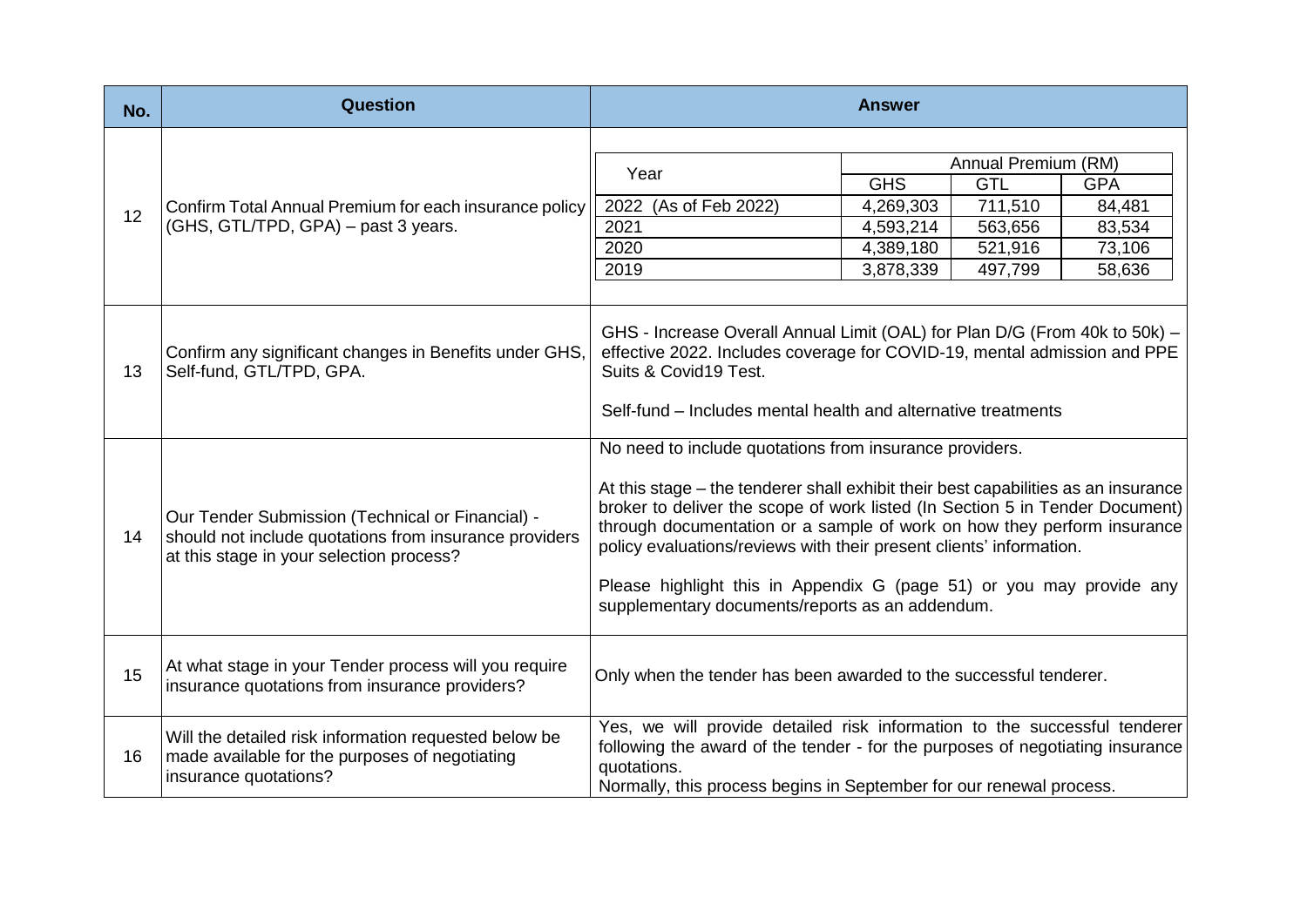| No. | <b>Question</b>                                                                                                                                                                                 | <b>Answer</b>                                                                                                                                                                                                                                                                                                                                                                                                                                                                                                                                                                                                                                                        |
|-----|-------------------------------------------------------------------------------------------------------------------------------------------------------------------------------------------------|----------------------------------------------------------------------------------------------------------------------------------------------------------------------------------------------------------------------------------------------------------------------------------------------------------------------------------------------------------------------------------------------------------------------------------------------------------------------------------------------------------------------------------------------------------------------------------------------------------------------------------------------------------------------|
| 17  | For Value Add Services - please confirm if all<br>commission members / employees will be included in<br>any health & wellness / top-up / Healthcare seminars /<br>Flexible Benefits programmes? | Yes                                                                                                                                                                                                                                                                                                                                                                                                                                                                                                                                                                                                                                                                  |
| 18  | GHS: Headcount by plan.<br>Plan 1<br>Plan 2<br>Plan 3<br>Plan 4<br>EO<br>ES<br>EC<br>EF                                                                                                         | Summary of total Member Headcount<br>(Emp, Spouse + Children) past 3 years.<br>Year<br>Headcount<br>2021<br>1327<br>2020<br>1293<br>2019<br>1185<br>Confidential information. This will be provided to the successful tenderer                                                                                                                                                                                                                                                                                                                                                                                                                                       |
|     | GTL: Listing in Excel for age, gender and Sum<br>Assured<br>Do current GTL policy has an Experience Refund<br>clause?<br>Past 3 years utilization for GHS/GTL & GPA (In Excel)                  | following the award of the tender.<br>Yes, current GTL with Experience Refund Clause.<br>Confidential information. This will be provided to the successful tenderer                                                                                                                                                                                                                                                                                                                                                                                                                                                                                                  |
| 19  | especially GHS, we need detailed on amount<br>diagnosis without stating patient's name/NRIC. (to<br>premium)                                                                                    | following the award of the tender.<br>incurred & payable by Insurance together with the No need to include quotations from insurance providers for tender submission.<br>have an analysis to gauge the right renewal At this stage – the tenderer shall exhibit their best capabilities as an insurance<br>broker to deliver the scope of work listed (In Section 5 in Tender Document)<br>through documentation or a sample of work on how they perform insurance<br>policy evaluations/reviews with their present clients' information.<br>Please highlight this in Appendix G (page 51) or you may provide any<br>supplementary documents/reports as an addendum. |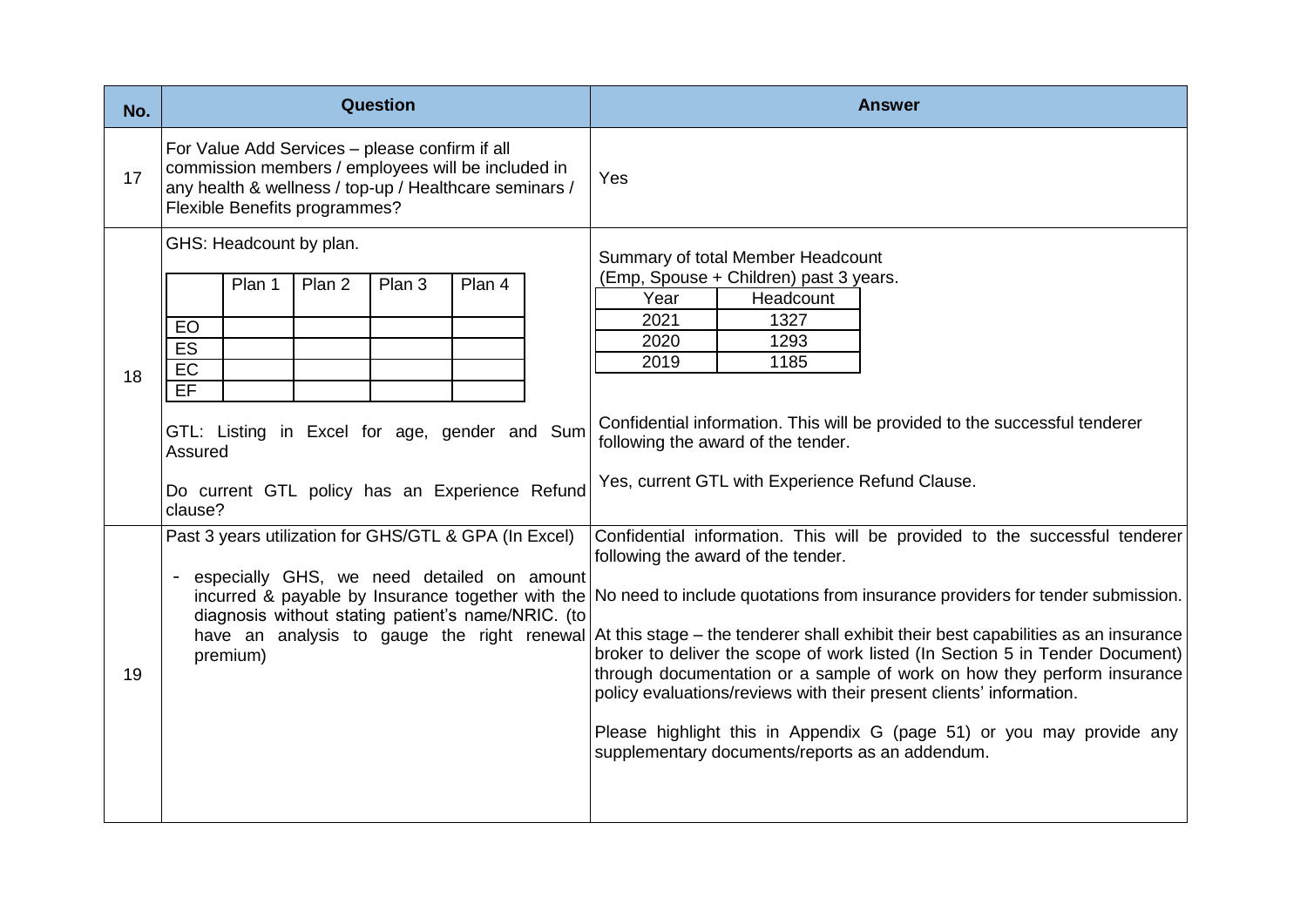| No. | <b>Question</b>                                                                                                                                                                                                                                                                                                                                                                                                                                                    | <b>Answer</b>                                                                                                                                                                                                                                                                                                                                                                                                                                                                                   |
|-----|--------------------------------------------------------------------------------------------------------------------------------------------------------------------------------------------------------------------------------------------------------------------------------------------------------------------------------------------------------------------------------------------------------------------------------------------------------------------|-------------------------------------------------------------------------------------------------------------------------------------------------------------------------------------------------------------------------------------------------------------------------------------------------------------------------------------------------------------------------------------------------------------------------------------------------------------------------------------------------|
|     | - Outpatient GP/Specialist is on self-funded by Yes, the floating amount is RM500,000.<br>outsourcing it to the TPA. - Noted. Do currently,<br>MCMC paying medical float to the current TPA?                                                                                                                                                                                                                                                                       |                                                                                                                                                                                                                                                                                                                                                                                                                                                                                                 |
| 20  | Copy of policy GHS/GTL & GPA.                                                                                                                                                                                                                                                                                                                                                                                                                                      | Comprehensive copies of all insurance policies will be forwarded to the<br>successful tenderer only after the tender is awarded.                                                                                                                                                                                                                                                                                                                                                                |
| 21  | Current Third Party Administrator (TPA)?                                                                                                                                                                                                                                                                                                                                                                                                                           | <b>MiCare</b>                                                                                                                                                                                                                                                                                                                                                                                                                                                                                   |
| 22  | On Insurance coverage :<br>1. Group Term Life<br>amount paid and the type of claims e.g due to following the award of the tender.<br>death, TPD, CI or TI for the past 3 years<br>such as gender, sum assured, date of birth and following the award of the tender.<br>employee ID<br>c. What is the Free Cover Limit<br>is the current benefits ? If no, please supply us<br>the current schedule of benefits<br>e. Any changes of benefits for the past 3 years? | a. Please provide claims history detailing such as   a. Confidential information. This will be provided to the successful tenderer<br>b. Please provide the memberlisting with details   b. Confidential information. This will be provided to the successful tenderer<br>c. RM 1.42 million/65 years<br>d. Is the benefits provided on items 37.3.1 in tender d. Yes, the current MCMC's sum insured for GTL in the Tender Document<br>(items 37.3.1)<br>e. GTL with Experience Refund Clause. |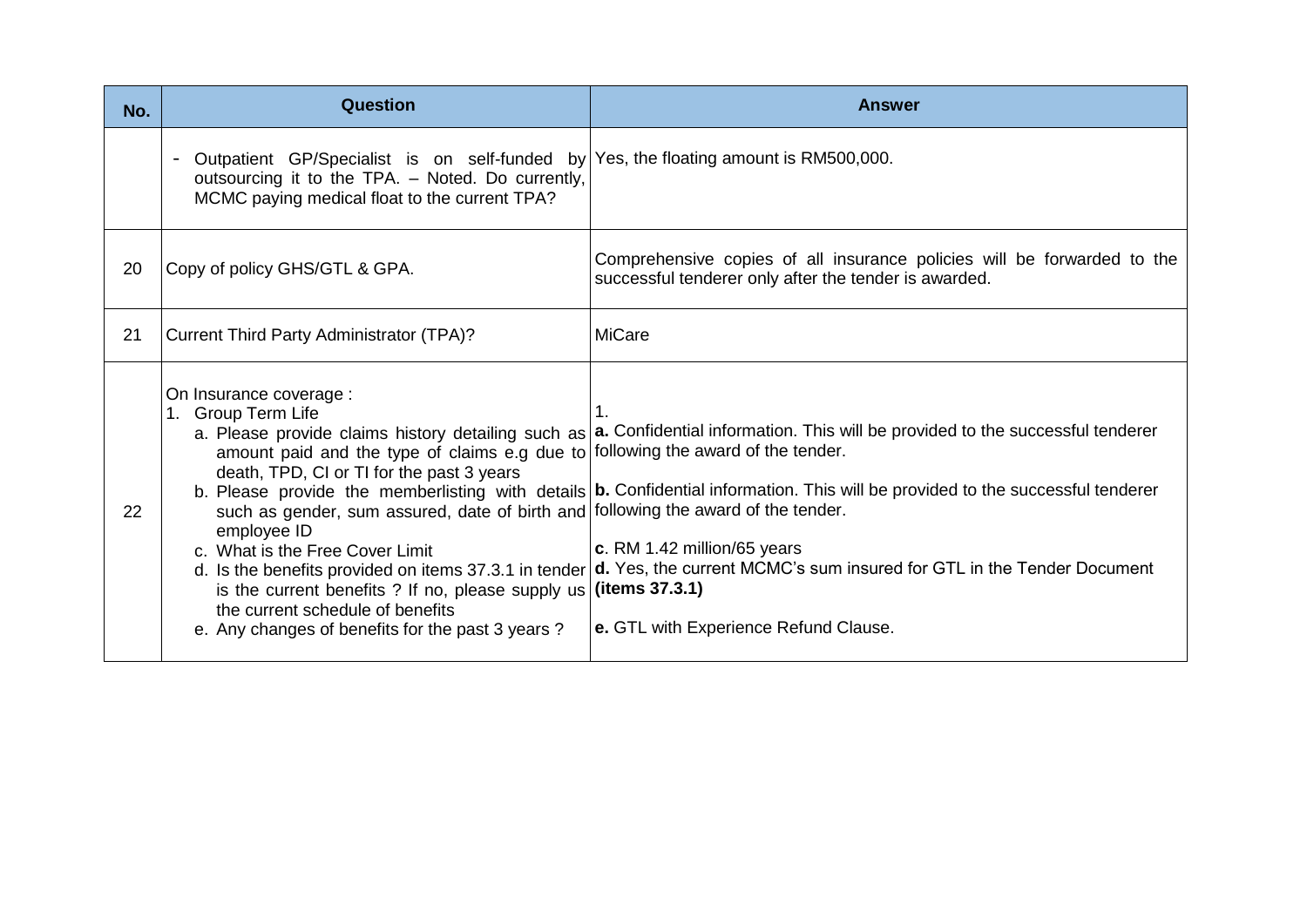| No. | Question                                                                                                                                                                                                                                                                                                                                                                                                                                                                                                                                                                                                                                                                                                                         | <b>Answer</b>                                                                                                                                                                                                                                                                                                                                                                                                                                                                                                                                                                                                                                                       |
|-----|----------------------------------------------------------------------------------------------------------------------------------------------------------------------------------------------------------------------------------------------------------------------------------------------------------------------------------------------------------------------------------------------------------------------------------------------------------------------------------------------------------------------------------------------------------------------------------------------------------------------------------------------------------------------------------------------------------------------------------|---------------------------------------------------------------------------------------------------------------------------------------------------------------------------------------------------------------------------------------------------------------------------------------------------------------------------------------------------------------------------------------------------------------------------------------------------------------------------------------------------------------------------------------------------------------------------------------------------------------------------------------------------------------------|
| 23  | 2. Group Personal Accident<br>amount paid and the type of claims e.g due to following the award of the tender.<br>death or TPD for the past 3 years<br>such as gender, sum assured, date of birth, following the award of the tender.<br>employee ID and category (Plan 1 or Plan 2)<br>dengue recuperation etc?<br>is the current benefits ? If no, please supply us (items $37.3.2$ )<br>the current schedule of benefits<br>e. Any changes of benefits for the past 3 years?                                                                                                                                                                                                                                                  | a. Please provide claims history detailing such as   a. Confidential information. This will be provided to the successful tenderer<br>b. Please provide the memberlisting with details $ b$ . Confidential information. This will be provided to the successful tenderer<br>c. Is there any other complimentary benefits $ c $ . Yes with additional indemnity (i.e., snatch theft, burns, dengue<br>provided for GPA such as snatch theft, burns, recuperation, post covid-19 vaccine, premature/miscarriage benefit)<br>d. Is the benefits provided on items 37.3.2 in tender $d$ . Yes, the current MCMC's sum insured for GPA in the Tender Document<br>e. None |
| 24  | 3. Group Hospital & Surgical (GHS)<br>a. Please revert to us the detailed claims consisting<br>of employee ID, relationship, diagnosis, claims<br>incurred, claims paid, date of visit and name of<br>the hospital for the past 3 years<br>b. Please supply to us the claims detailing for<br>c. Referring to the overall annual limit (OAL) stated   c. OAL - per member per annum.<br>in Table 3 page 33 in the tender document. Is the<br>OAL stated per family basis or per member per<br>annum?<br>d. On the pre-hospitalization benefits, will the call d. Both<br>centre issue a guarantee letter or on<br>reimbursement?<br>e. Is the current coverage provide Covid-19<br>admission to private and government hospital? | 3.<br>a. Confidential information. This will be provided to the successful tenderer<br>following the award of the tender.<br>b. Confidential information. This will be provided to the successful tenderer<br>following the award of the tender.<br>e. Yes - coverage for Covid-19 admission to private and government hospital                                                                                                                                                                                                                                                                                                                                     |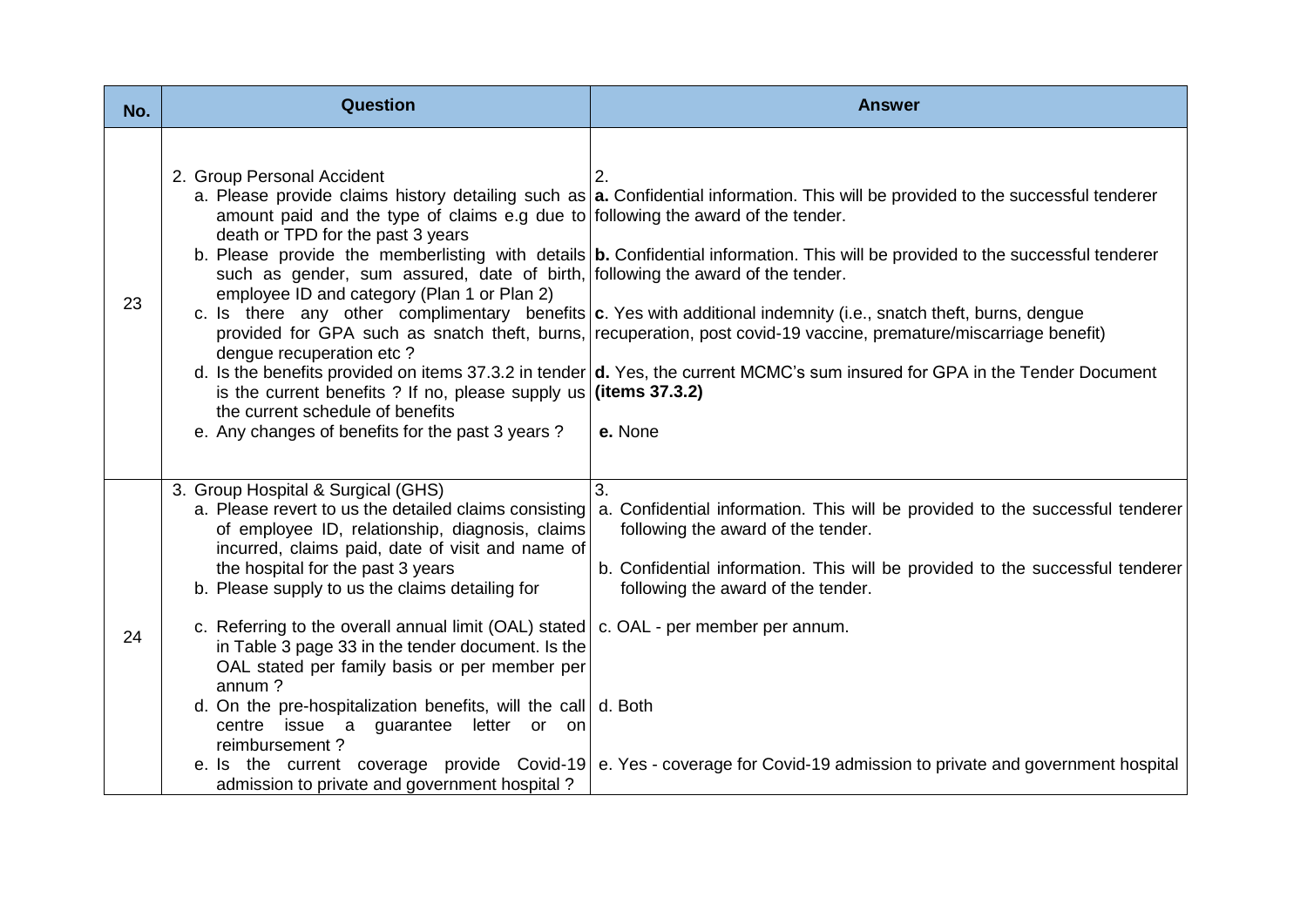| No. | <b>Question</b>                                                                                                                                                                                                     |              |              |                    |  |             |                                                                                                                                                                                                                   |                                                                                                                                                                                                                | <b>Answer</b>                                                                                                                                                                                                                                                                                                                                                                                                                                                                 |  |  |
|-----|---------------------------------------------------------------------------------------------------------------------------------------------------------------------------------------------------------------------|--------------|--------------|--------------------|--|-------------|-------------------------------------------------------------------------------------------------------------------------------------------------------------------------------------------------------------------|----------------------------------------------------------------------------------------------------------------------------------------------------------------------------------------------------------------|-------------------------------------------------------------------------------------------------------------------------------------------------------------------------------------------------------------------------------------------------------------------------------------------------------------------------------------------------------------------------------------------------------------------------------------------------------------------------------|--|--|
|     | f. Is the benefits provided on items 37.3.3 in tender f. Yes, the current MCMC's schedule of benefits of GHS in the Tender<br>is the current benefits ? If no, please supply us<br>the current schedule of benefits |              |              |                    |  |             | Document (items 37.3.3)                                                                                                                                                                                           |                                                                                                                                                                                                                |                                                                                                                                                                                                                                                                                                                                                                                                                                                                               |  |  |
|     | g. Any changes of benefits for the past 3 years?                                                                                                                                                                    |              |              |                    |  |             |                                                                                                                                                                                                                   | PPE Suits & Covid19 Test.                                                                                                                                                                                      | g. Increase Overall Annual Limit (OAL) for Plan D/G (From 40k to 50k) -<br>effective 2022. Includes coverage for COVID-19, mental admission and                                                                                                                                                                                                                                                                                                                               |  |  |
|     | include pre & post natal?                                                                                                                                                                                           |              |              |                    |  |             |                                                                                                                                                                                                                   | h. On the self fund programme for maternity, does it   h. Self-fund for maternity delivery benefits (items 37.3.4). As for Pre and Post<br>Natal - member can claim using Outpatient Benefits (amount based on |                                                                                                                                                                                                                                                                                                                                                                                                                                                                               |  |  |
|     | plan description 1-8<br>Please supply us the GHS memberlisting as per                                                                                                                                               |              |              |                    |  | tender.     | Annual Limit per Family in Table 4)<br>Please supply us the self fund memberlisting with   i. This will be provided to the successful tenderer following the award of the<br>j. Summary of total Member Headcount |                                                                                                                                                                                                                |                                                                                                                                                                                                                                                                                                                                                                                                                                                                               |  |  |
|     | Ĺ.<br>plan category below:                                                                                                                                                                                          |              |              | Plan<br>Plan       |  |             |                                                                                                                                                                                                                   | (Employees, Spouse + Children) past 3 years.                                                                                                                                                                   |                                                                                                                                                                                                                                                                                                                                                                                                                                                                               |  |  |
|     |                                                                                                                                                                                                                     |              | Plan<br>A/AA | Plan<br>C/F<br>B/E |  | D/G         | Year                                                                                                                                                                                                              | Headcount                                                                                                                                                                                                      |                                                                                                                                                                                                                                                                                                                                                                                                                                                                               |  |  |
|     | <b>Employee Only</b>                                                                                                                                                                                                |              |              |                    |  |             | 2021                                                                                                                                                                                                              | 1327                                                                                                                                                                                                           |                                                                                                                                                                                                                                                                                                                                                                                                                                                                               |  |  |
|     | Employee & Spouse                                                                                                                                                                                                   |              |              |                    |  |             | 2020                                                                                                                                                                                                              | 1293                                                                                                                                                                                                           |                                                                                                                                                                                                                                                                                                                                                                                                                                                                               |  |  |
|     | Employee & Children<br>Employee & Family                                                                                                                                                                            |              |              |                    |  |             | 2019<br>1185                                                                                                                                                                                                      |                                                                                                                                                                                                                |                                                                                                                                                                                                                                                                                                                                                                                                                                                                               |  |  |
|     | Or as per below format :<br>Employee<br>Spouse<br>Children                                                                                                                                                          | Plan<br>A/AA | Plan<br>B/E  | Plan<br>C/F        |  | Plan<br>D/G |                                                                                                                                                                                                                   | supplementary documents/reports as an addendum.                                                                                                                                                                | At this stage – the tenderer shall exhibit their best capabilities as an insurance<br>broker to deliver the scope of work listed (In Section 5 in Tender Document)<br>through documentation or a sample of work on how they perform insurance<br>policy evaluations/reviews with their present clients' information.<br>Please highlight this in Appendix G (page 51) or you may provide any<br>No need to include quotations from insurance providers for tender submission. |  |  |
| 25  | Policy period                                                                                                                                                                                                       |              |              |                    |  |             |                                                                                                                                                                                                                   | Annual Policy Period (a yearly renewable term)                                                                                                                                                                 |                                                                                                                                                                                                                                                                                                                                                                                                                                                                               |  |  |